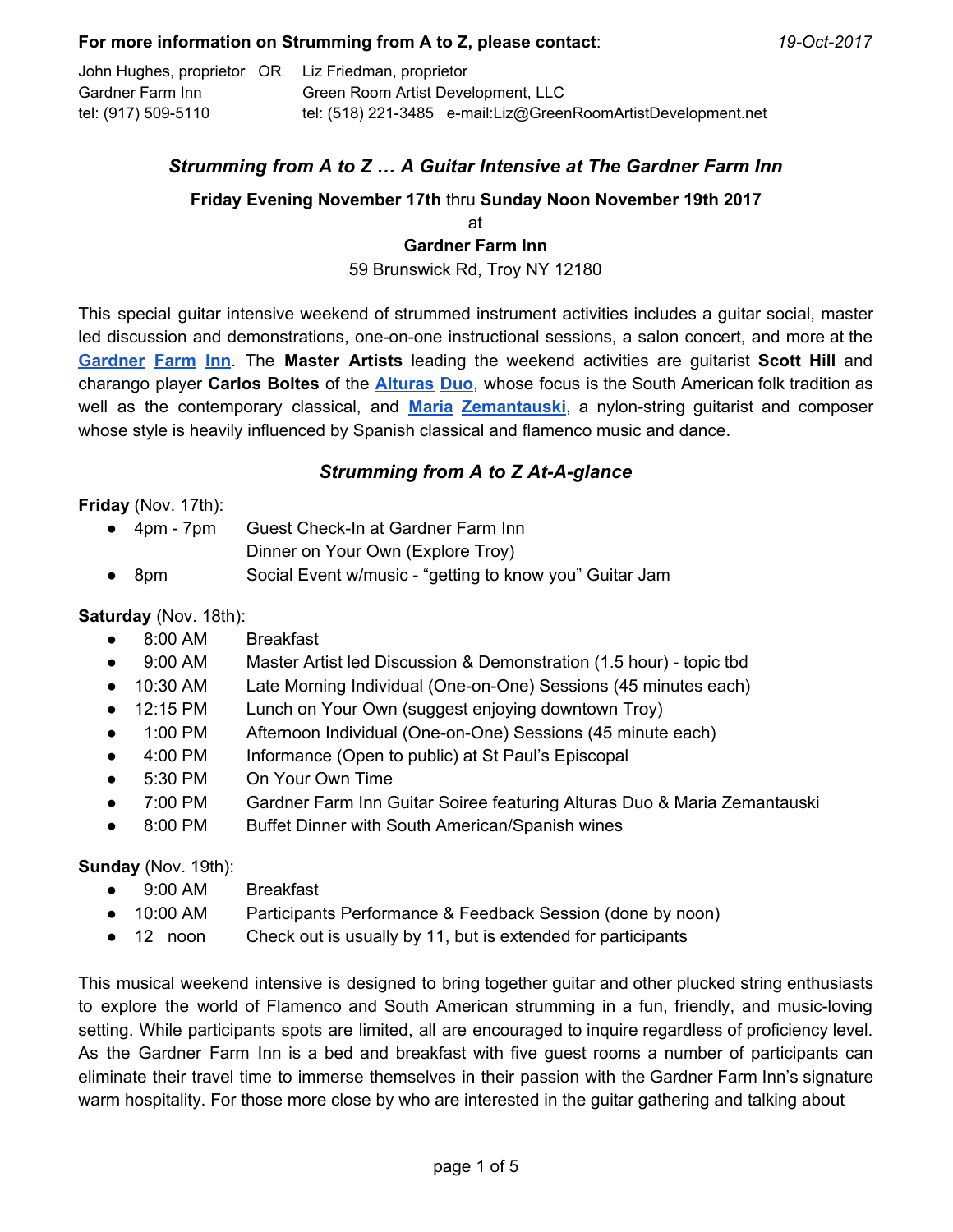John Hughes, proprietor OR Liz Friedman, proprietor Gardner Farm Inn Green Room Artist Development, LLC tel: (917) 509-5110 tel: (518) 221-3485 e-mail:Liz@GreenRoomArtistDevelopment.net

strings and strummings and learning from the weekend's masters, you will want to be sure to register for each day's slate of activities. To participate in the full weekend, advanced registration\* is required and can be made via the Special Event page of the Gardner Farm Inn's website: [GardnerFarmInn.com](https://www.gardnerfarminn.com/special-events) Inquiries may also be made by telephone by calling the Gardner Farm Inn at **(917) 509-5110**.

*\*Once registration is made it is considered a final sale and is non-refundable.* \_\_\_\_\_\_\_\_\_\_\_\_\_\_\_\_\_\_\_\_\_\_\_\_\_\_\_\_\_\_\_\_\_\_\_\_\_\_\_\_\_\_\_\_\_\_\_\_\_\_\_\_\_\_\_\_\_\_\_\_\_\_\_\_\_\_\_\_\_\_\_\_\_\_\_\_\_\_\_\_\_\_

*Strumming from A to Z* is a collaboration between John Hughes, proprietor of Gardner Farm Inn, and Liz Friedman of Green Room Artist Development, LLC. Friedman is an artist manager who specializes in artist development for performers (classical, jazz, and world music) and composers and also curates the classical music website HudsonSounds.org.

\_\_\_\_\_\_\_\_\_\_\_\_\_\_\_\_\_\_\_\_\_\_\_\_\_\_\_\_\_\_\_\_\_\_\_\_\_\_\_\_\_\_\_\_\_\_\_\_\_\_\_\_\_\_\_\_\_\_\_\_\_\_\_\_\_\_\_\_\_\_\_\_\_\_\_\_\_\_\_\_\_\_

# **ABOUT THE ARTISTS**:

**Maria Zemantauski** is a nylon-string guitarist and composer whose style is heavily influenced by Spanish classical and flamenco music and dance. She has performed in Spain, Italy and across the continental United States to great acclaim. Her albums, *Mrs. Laughinghouse* (1997), *Seeing Red* (2000), *Under the Lemon Tree* (2005), and *Petty Feet & Mistletoe* (2010), have received stellar reviews from music critics around the world.

Maria's programs are a dynamic blend of artistic freedom, innovation and tradition. This is not surprising considering that as a child, she resisted guitar lessons, telling her encouraging parents that she wanted to "discover the instrument on her own without being told what to do." As one reviewer wrote, "Zemantauski has continually pushed the boundaries of the possible with her trusty 6-string, blending genres that have little or no business appearing on the same bill, much less in the same song. It's rarely less than electrifying to watch her do it." She believes that the expressive possibilities of the guitar are limitless and pursues her music with passion, confidence and grace.

With a Masters Degree in Cultural Anthropology, Maria Zemantauski is a relentless promoter of the arts as a vital educational component and an integral part of society. She is highly regarded for combining both performance and sociocultural analysis and is a frequent guest lecturer at colleges and universities nationwide, including the University of San Francisco, University of California at Santa Cruz, Eastman School of Music, Ithaca College School of Music, St. Lawrence University, California State University at San Marcos and The University of Kentucky at Lexington. Her music can also be heard in the award-winning documentary, *Radical Harmonies*, an historical perspective of Women's Music Festivals and *The Heretics* a documentary film about the Women's Art Movement of the 1970's in the USA.

Maria performs extensively as a soloist or with her ensemble, "Alegria," which has been described as an "elegantly understated global music ensemble." She is also a founding member of "GX3+" trio. Maria has been the Coordinator of Cultural Affairs at Hudson Valley Community College in Troy, NY since 2004 and is also on the faculty in the college's Department of Fine Art, Theater Art & Digital Media.

- - - - - - - - - - - - - - - - - - - - - - - - - - - - - - - - - - - - - - - - - -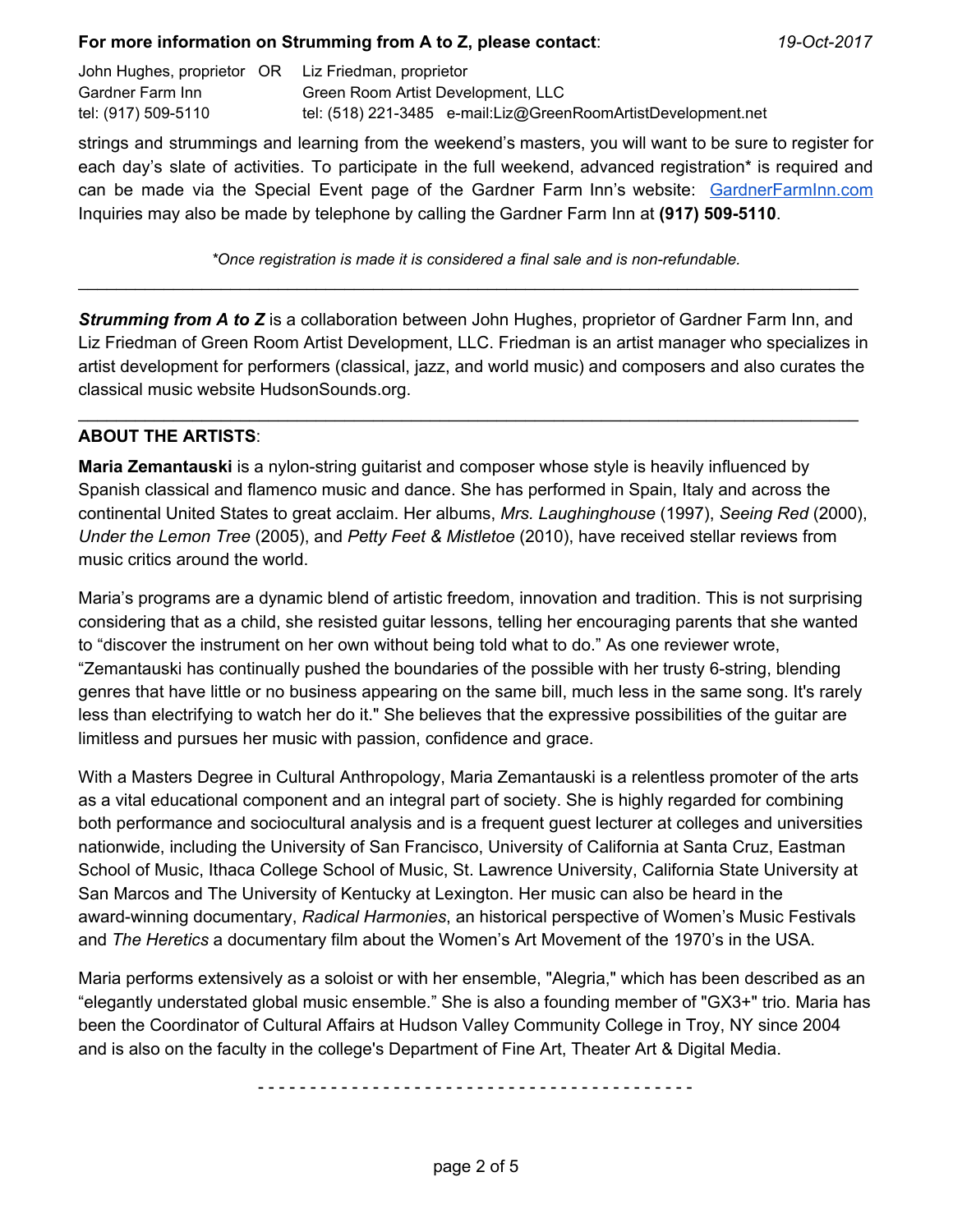John Hughes, proprietor OR Liz Friedman, proprietor Gardner Farm Inn Green Room Artist Development, LLC tel: (917) 509-5110 tel: (518) 221-3485 e-mail:Liz@GreenRoomArtistDevelopment.net

Praised by *The Washington Post* as playing with "marvelous virtuosity," **Alturas Duo** is recognized as one of the most engaging ensembles performing chamber music today. Bringing together the worlds of South American folk, western classical, and contemporary music, guitarist **Scott Hill** and violist and charango player **Carlos Boltes** have performed throughout the United States, Canada, and Europe, as well as Central and South America, to great acclaim. Christopher Zimmerman, Music Director of The Fairfax Symphony, notes: Scott Hill and Carlos Boltes as "the Alturas Duo are the quintessential 21st century artists."

With its unusual combination of viola, charango, and guitar; Alturas Duo creates spirited and passionate programs that move with ease between the Baroque of Bach, South American melodies and rhythms learned through the oral tradition, and new repertoire written specifically for the duo. Their performances oscillate from the beautiful and serene to strong and pulsating, taking audiences on a journey to new musical heights and to earn Alturas Duo numerous awards from First Prize at the New England International Chamber Music Competition 2006 to the 2010 CMA/ASCAP Award for Adventurous Programming.

Their quest for new musical experiences has led Alturas Duo to exciting performances with artists and ensembles as diverse as guitarist and composer Horacio Salinas, charango virtuoso Ernesto Cavour, flutist Nicole Esposito, quena virtuoso Marcelo Peña, pianist Polly Ferman, Argentine bandoneón legend and Piazzolla bandmate Daniel Binelli, the chamber choir Voce, the Washington Choral Arts Society, and Fairfax Symphony Orchestra. When joined by Andean woodwind specialist and flutist Gonzalo Cortes, the Alturas Duo becomes the Elqui Trio allowing additional textures and exploration of other musical dimensions. The Alturas Duo also collaborates with French soprano and pianist Alexandra Aubert as the ADAA Trio.

As their instrumentation is quite unique, Alturas Duo works regularly with composers to broaden the repertoire and expand possibilities. This has led to 50+ additions to the repertoire featuring the guitar, viola, and/or charango in chamber music settings as well as works for the choral and orchestral worlds. Collaborations with composers include Ronald Pearl, Thomas Schuttenhelm, David Macbride, Dan Román, José Lezcano, Javier Farías, and Raimundo Penaforte to name a few. Some of the most significant works Alturas Duo has commissioned and premiered include Farías' *Oceana* (for guitar, viola, charango, and mixed chorus) and *El Vuelo de tu Alma* (for guitar and charango, alt. with string orchestra), David Macbride's *No mas muertes*, and Ronald Pearl's *The Places We Left Behind* (for guitar and viola).

Their work with such performers and composers has had the Alturas Duo performing in venues and for presenters such as Carnegie Hall, Merkin Hall, Symphony Space, the Smithsonian Institute, the Historic Asolo Theater, Le Petit Trianon (CA), La Maison de Mai (Paris), the 34th International Viola Congress, La Guitarra California, and Music Mountain.

The 2017-18 concert season has Alturas Duo maintaining a busy schedule of performances, master classes and lectures as well as premiering pieces by Ronald Pearl, Javier Contreras, Russell Nadel, Joshua Hummel, and Javier Farías. In addition to their ongoing work with the Elqui and ADAA trios,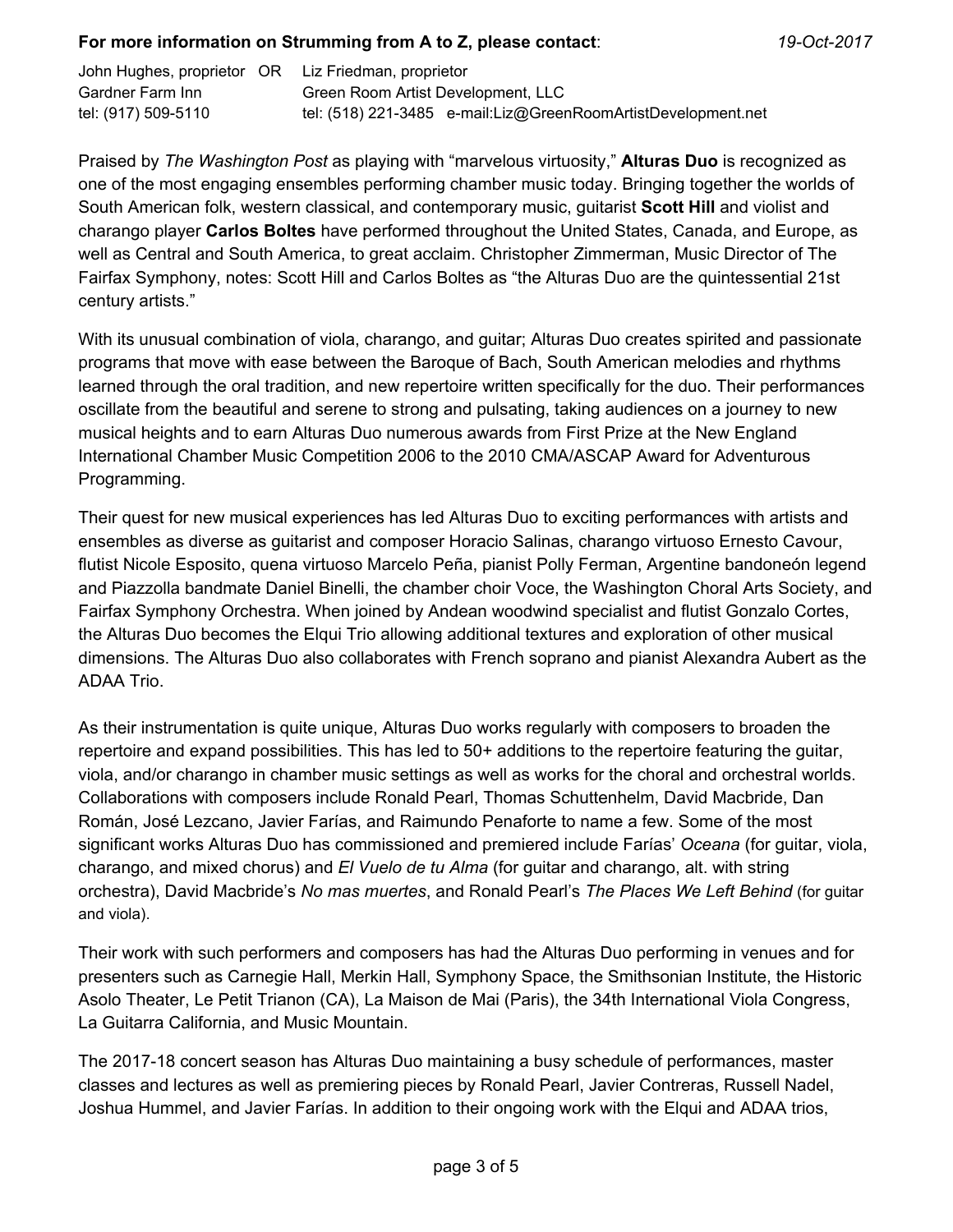| John Hughes, proprietor OR Liz Friedman, proprietor |                                                               |
|-----------------------------------------------------|---------------------------------------------------------------|
| Gardner Farm Inn                                    | Green Room Artist Development, LLC                            |
| tel: (917) 509-5110                                 | tel: (518) 221-3485 e-mail:Liz@GreenRoomArtistDevelopment.net |

Alturas Duo will be performing with Cuarteto Latinoamericano to premiere *Suite Folklorica Argentina* by Esteban d'Antona.

Alturas has been recorded for release on the Brioso, Con Brio, and Ravello Records (PARMA) labels in addition to its collaboration with Joseph Holt and the Choral Arts Society of Washington for an award winning release of a collection of works by the celebrated Argentinian composer Ariel Ramírez, including *Misa Criolla*, for Naxos.

The Alturas Duo was founded in 2001 while Carlos Boltes and Scott Hill were pursuing their graduate studies at the Hartt School of Music. In addition to its performing and commissioning work, Alturas Duo embraces its role as educators and music advocates with students in elementary school to university level and beyond. At various points during its history, Alturas Duo has had the pleasure to serve as a "Goodwill Ambassador" for the Chilean-American Foundation and as Artist-in-Residence for Intake Music in Stamford (CT), an organization that promotes music education through multiculturalism, with the goal of incorporating native South American instruments into different styles of music. The name Alturas, Spanish for "heights," is derived from the poem "Alturas de Macchu Picchu" by the Chilean poet Pablo Neruda.

*The natural affability of violist Carlos Boltes and guitarist Scott Hill set a friendly and spirited tone to the concert, presented in one gallery of Mexico-Arte Museum. The pair did what audiences expect today in an intimate and informal chamber music setting: engage with brief and lively explanations and stories about their repertoire, their journey as musicians, the Andean charangos Boltes plays in addition to the viola…. Of course, their expressive virtuosity also resulted in a sparkling concert.*

---Jeanne Claire van Ryzin, Austin360.com

**Carlos Boltes** was born in Santiago, Chile where he began his musical studies by learning the charango from his brother Giovanni Vaccani, later mastering that instrument while touring extensively throughout South America as a member of the Chilean group Barrocco Andino. He earned his bachelor's degree from the Universidad Catolica de Chile and a master's degree from Carnegie Mellon University, both in viola performance. His main teachers have been: Enrique López, Atar Arad, and Larry Dutton. Mr. Boltes has served as Principal Violist of the Orquesta de Cámara del Teatro Municipal de Santiago and Connecticut Virtuosi Chamber Orchestra. He has recorded for Naxos, Brioso, and CBS Records. Mr. Boltes has been a recipient of the Boston Fund Individual Artist Fellowship and an Andes Foundation

Performance Grant. In 2010, he received the Connecticut 2010 "Latino de Oro" award. In addition to his work with the Alturas Duo, Elqui and ADAA trios, Mr. Boltes teaches privately and is on the faculty of the Mancera Festival in Valdivia, Chile.

A native of Thunder Bay, Ontario, Canada, **Scott Hill** has performed with orchestras, choirs, instrumentalists and vocalists throughout Canada, United States, Europe, and South America as a soloist and chamber musician. He has most recently premiered music for solo guitar by Javier Farías and Masatora Goya as well as works for guitar and voice by Thomas Schuttenhelm and Maxim Vladimiroff